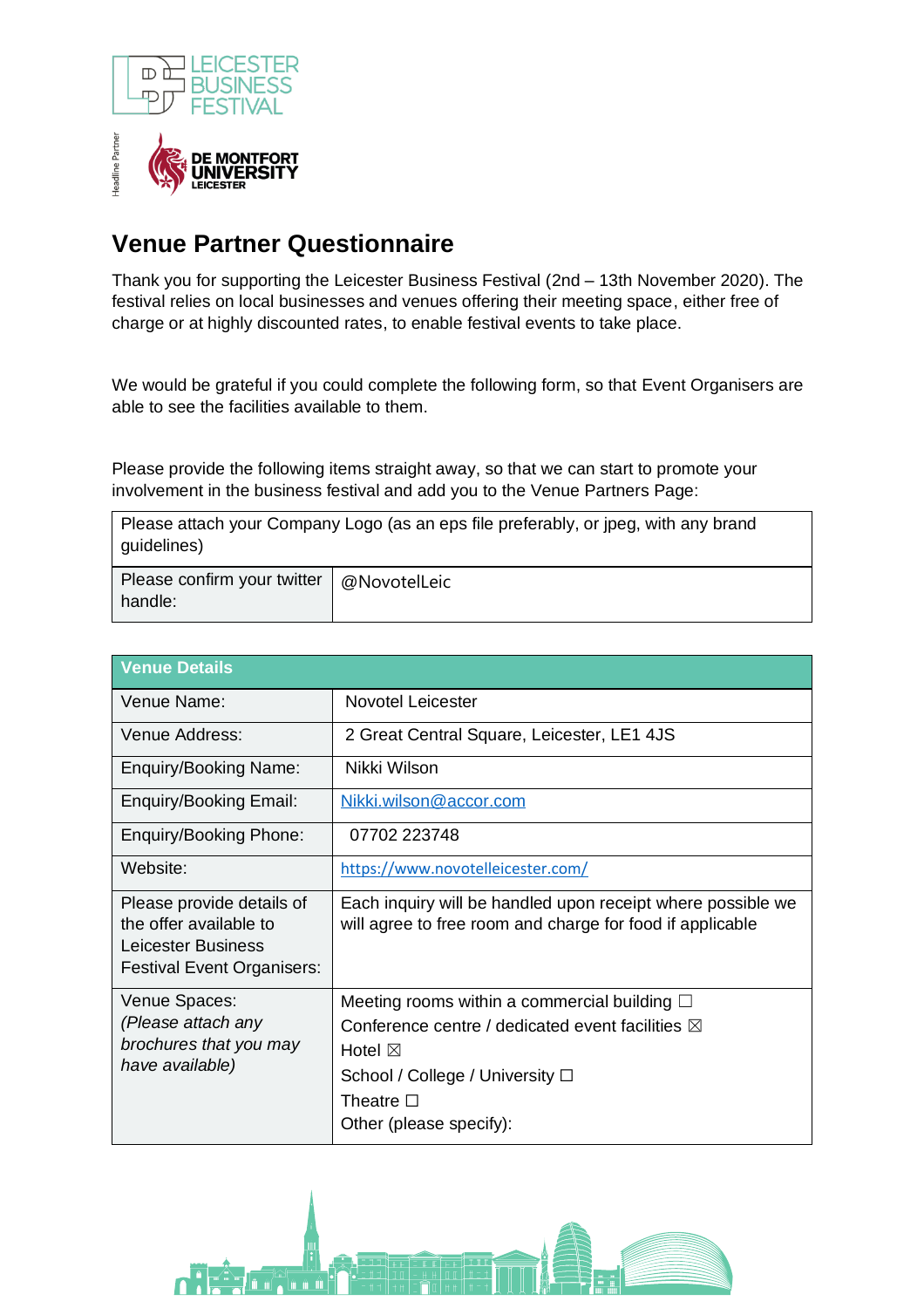



| Venue layout options:                            | <b>Boardroom</b> ⊠<br><b>U-Shape</b> ⊠<br>Theatre <b>X</b><br>Classroom ⊠<br>Cabaret ⊠                                                                                                                           |
|--------------------------------------------------|------------------------------------------------------------------------------------------------------------------------------------------------------------------------------------------------------------------|
| Capacity                                         | Please specify capacity and indicate if there are multiple<br>rooms available:<br>Westmoreland Suite*                                                                                                            |
|                                                  | <b>Hillfield Suite**</b>                                                                                                                                                                                         |
|                                                  | <b>Haramead Suite**</b>                                                                                                                                                                                          |
|                                                  | New Star Suite**                                                                                                                                                                                                 |
|                                                  | Davenport - Fixed Boardroom 14max                                                                                                                                                                                |
|                                                  | Dinglen Suite**                                                                                                                                                                                                  |
|                                                  | *This rooms is a combination of Hillfield / Haramead / New<br>star and Davenport                                                                                                                                 |
|                                                  | ** All rooms are interconnecting and can be opened up to<br>make larger room configurations                                                                                                                      |
| Do you have car parking                          | Yes $\boxtimes$ No $\square$                                                                                                                                                                                     |
| facilities?                                      | If yes, please specify no. of Spaces: 120<br>Are there any costs? (please specify): £10                                                                                                                          |
| Can you offer any AV<br>(Audio/Video) Equipment? | Screen $\boxtimes$ This is a 72" TV screen in each room which can<br>be wirelessly streamed to from a laptop.<br>Projector ⊠<br><b>Flipchart</b> ⊠<br>PA System □<br>Laptop $\square$<br>Other (please specify): |
|                                                  | (Please also state if there will be any charges for the items<br>listed above) Flip charts above 1 per room chargeable at £15<br>per additional flip chart required                                              |

## **Refreshments**